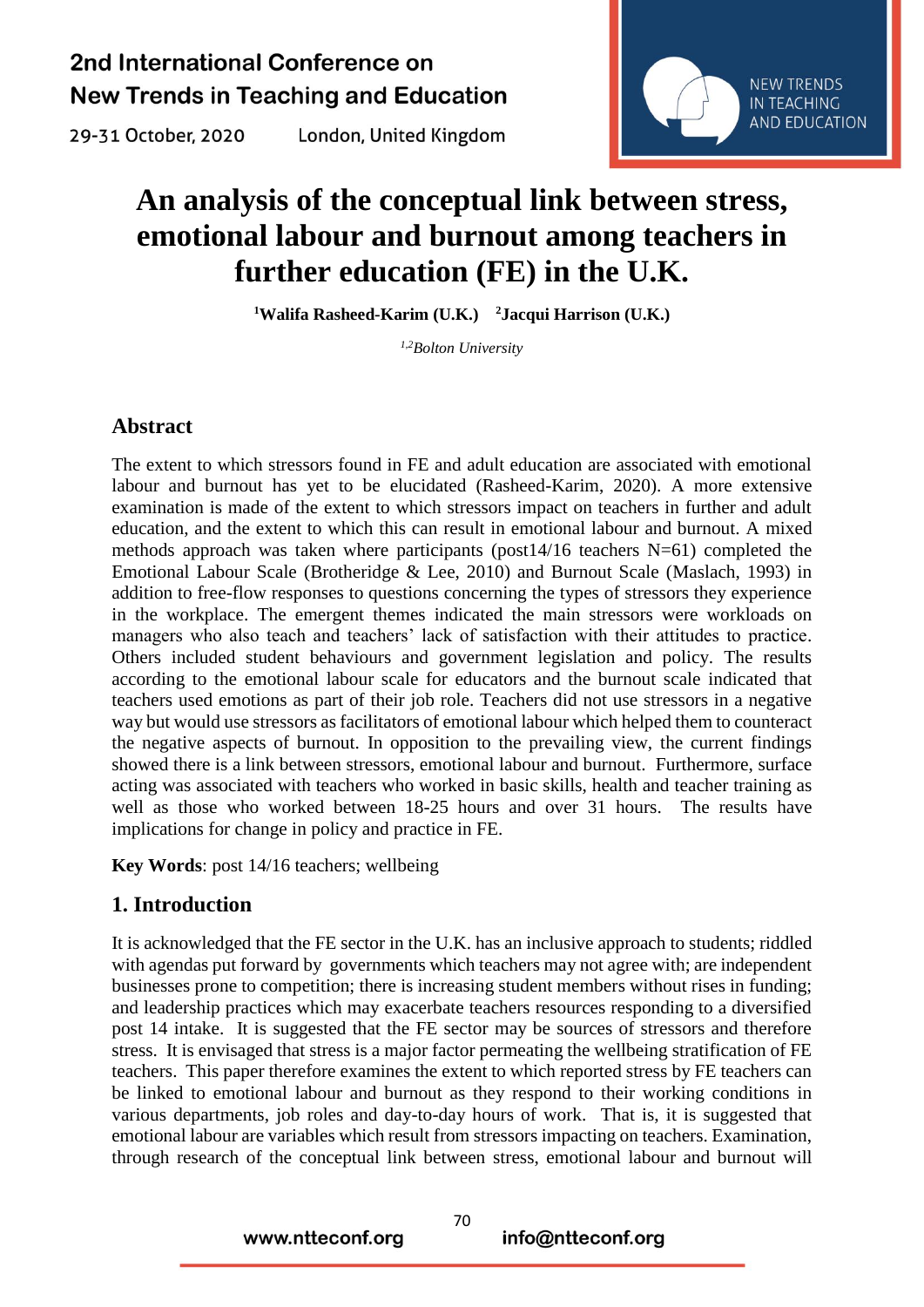29-31 October, 2020 London, United Kingdom



extend the literature on wellbeing in FE and so have implications for the workplace. Theories of stress, emotional labour and burnout is discussed to contextualise the research.

#### **2.0 The Concept of Stress**

The Yerkes Dodson Curve (Yerkes & Dodson, 1908) referred to an inverted U curve which is synonymous with a model of arousal and consequent levels of stress during human performance (Wickens & Holland, 2000). The latter authors proposed that the optimal level of performance during task completion occurs when there is an intermediate level of arousal. However, when there are lower and higher levels of arousal, poorer task performance is expected. Stokes and Kite (1994) argued that when levels of arousal do not match preferred levels, stress will ensue. Stress in turn will exacerbate arousal levels by causing them to rise (e.g. Teigen, 1994). That is, stress theories accept that people have different levels of anxiety and arousal that help them to perform at their peak. While some people do their best at low anxiety levels, others will benefit from medium amounts. Wrisberg (1994) suggested that individual characteristics of people will determine the anxiety/arousal level at which they can best perform.

Situational factors may influence the subjective feelings of stress, response and coping behaviour. For example, while other people can be distracting or irritating, they can also be sources of support, and increase self-esteem and a sense of personal identity (Levi, 1987). An interactive model of stress proposed by Lazarus and Folkman (1984) described stress as an interaction between environmental stressors and individual responses. However, people respond to a single stressor in different ways and only the individual's experience will determine whether stress is experienced (Lazarus, 1999; Lazarus & Lazarus, 1994). That is, individuals will appraise (evaluate) challenging situations so that they might be able to reach positive outcomes. This primary appraisal is followed by a secondary one where individuals choose an option for dealing with the challenge. Othman (2011) maintained that people who appraise their emotions are more able to understand them and so grasp the reasons for behaviour arising from these emotions. Ross and Altmaier (1994) asserted that options for controlling stressors and stress may arise from the individual, the environment, resources or responses.

Research on 'allostatic load' suggests that when an individual is overloaded with stress, the physiological systems which support stress reactivity become deregulated to the extent where eventually an individual is not able to produce a stress response (McEwan, 2006). At this point, burnout is experienced by individuals. To elaborate, adaptation to stressful challenges involves activation of the neural, neuroendocrine and neuroendocrine-immune mechanisms. Allostasis or stability through change is essential in maintaining homeostasis. When the adaptive system is turned on and off effectively, but not too frequently, the body is able to cope with challenges. Allostatic load can lead to disease if sustained over a long period. Types of allostatic loads include:

- 1. Frequent activation of allostatic systems.
- 2. Failure to shut off allostatic activity after stress.

www.ntteconf.org

3. Inadequate response to allostatic systems.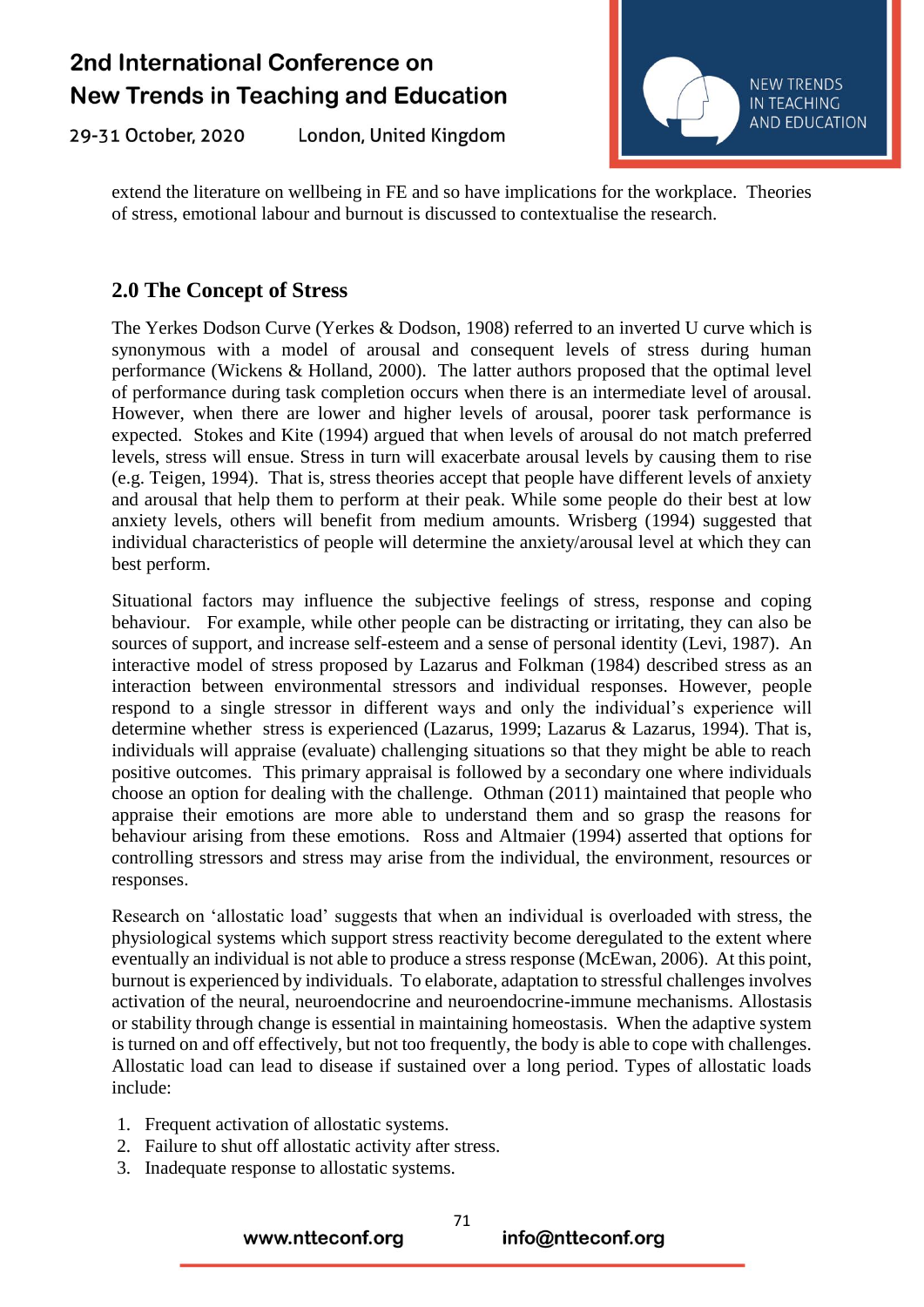London, United Kingdom 29-31 October, 2020



In fact, contrary to expectation, Thom (2002)) pointed out that complex tasks will involve lower levels of arousal as expected performance is usually lower compared with simpler tasks. Thom argued this is because complex tasks require meeting greater demands placed on individuals and lower levels of arousal help meeting demands. In terms of complexity of tasks, it is envisaged that allostatic load as well as complexity of tasks must confer optimal levels of stress to enable individuals to perform at a maximum level. Some would argue that teaching may involve problem-solving (e.g. Karim, Watts & Toplis, 2011) and others such as Tooby and Cosmides (2008) suggested that emotions play a central role in problem-solving. These conclusions have implications for teachers' experiences of stress and burnout as they cope with tasks of various complexities.

#### **2.1 Stress and Burnout**

It is generally accepted that stressors often lead to stress. The aspiring FE teacher in Wallace's (2007) view often makes the mistake of thinking that teaching is not as difficult as in schools because students choose to be there. However, staff may find that students will appear uninterested, uncommitted, and indignant. They may be challenging, confrontational and even unmotivated. Some colleges have behaviour management policies, and, on most occasions, the teacher will have to think of strategies to deal with malaise. This is one example of a source of stress and there are many other stressful challenges that teachers in FE encounter.

Stress could therefore be defined as the imbalance between what individuals perceive to be demanding and their perception of their abilities to meet these (Sutherland & Cooper, 1990). There are individual differences in how stress is perceived. Although some stress can be motivating, too much can lead to poor wellbeing. Sulsky and Smith (2005) identified that stress can lead to absenteeism and human error.

Smith (2002) asserted that there are factors external to individuals as well as internal factors and these may restrict individuals' ability to cope. Internal factors are individual differences in terms of personality, skills, as well as experience and individuals will cope with stress in different ways. This is discussed by the interactional model of stress (Cox & Ferguson,1991) who explained that the model focuses on the characteristics of stressors and their outcomes. Furthermore, Cox and Mackay (1981) pointed out that the transactional view emphasises the role of subjective perceptions of the environment and accept the influence of individual differences in coping, appraisal and locus of control. However, Spector (2003) and Parkes (1984) warned that although there is ample evidence showing the main effects of individual differences such as locus of control and its relationship to health outcomes, research into the mediating and moderating roles of this factor is not conclusive. Research has relied on various theories to explain the link between stress and performance and these include arousal and resources models. It is nevertheless unclear whether emotional labour is a result or cause of stress among teachers in FE.

#### **3.0 The Concept of Emotional Labour**

*'I have to have a smile on my face. Some mornings that's a little difficult. You're concentrating on what you are doing. It's a little difficult to have that smile all the time. I have one particular girl who says to me, "What? No smile this morning?" so I smile. Clerks are really underpaid people'.* Terkel (1972, p. 247)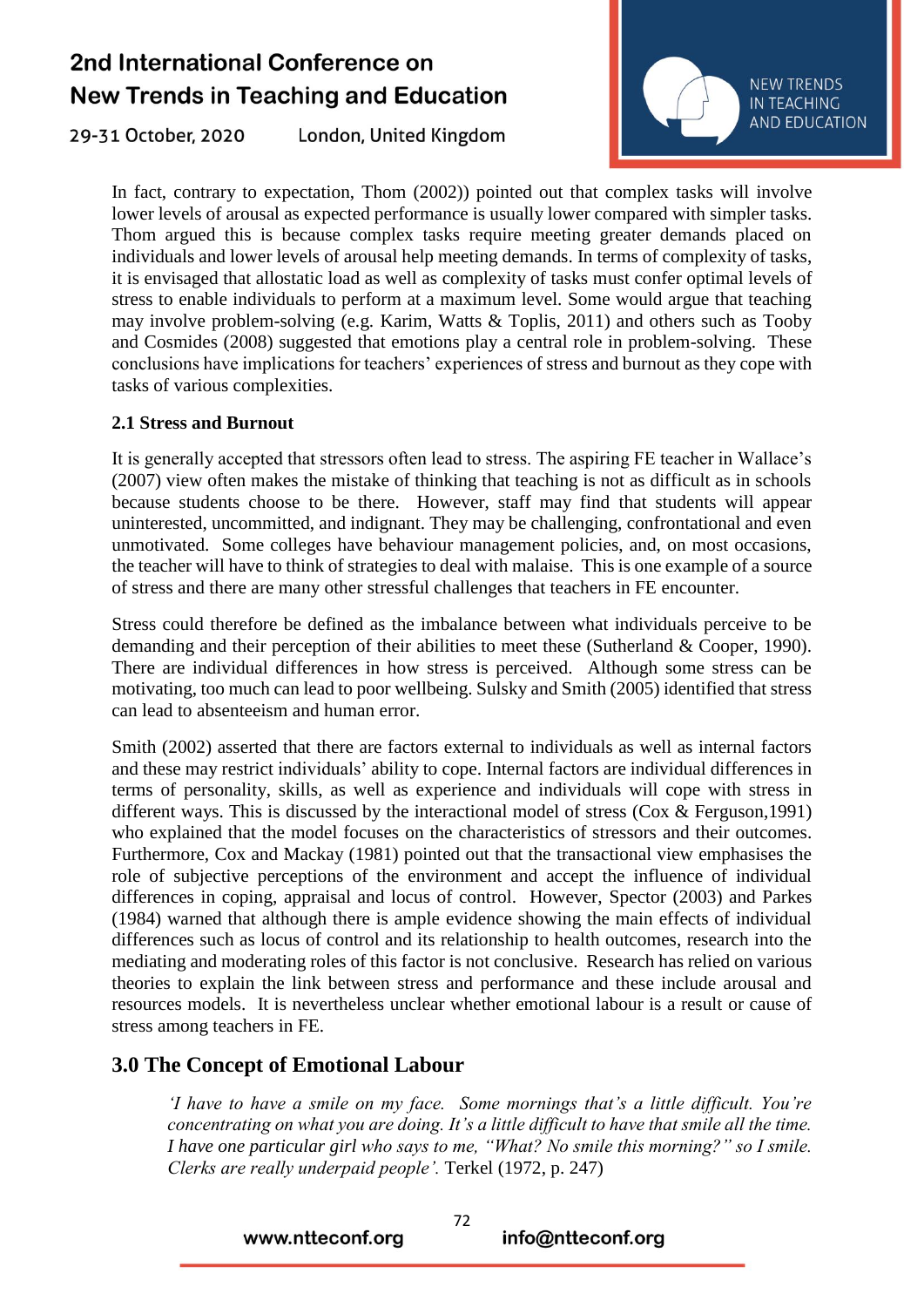29-31 October, 2020 London, United Kingdom



This quote represents how emotions are used in organisations. Articulation of emotions is rolerelated in teaching and Goffman (1967) identified that social rules influence emotional management. Others are prescriptive – emotion management according to organisational or professional rules of conduct and pecuniary-emotion management for monetary gain (Bolton, 2005).

In organisations, emotions may be apparent throughout the hierarchy and Barbalet (2001) discussed that emotions can be understood with respect to the structural relations of power and status that cause them. Rafaeli and Sutton (1990) defined them as 'display rules.' Ashford and Humphrey (1993) argued that display rules influence how people perform emotionally and this forms the foundation of how effectively they conclude tasks. In this context, display rules make social interactions predictable (Ashforth & Humphrey, 1993). Coupland, Brown, Daniels and Humphreys (2008) pointed out teachers tend to acknowledge predictable emotions and will emphasise these in social interactions.

There is *emotional harmony* where there is matching between what people feel, display and expect. When there is *emotional deviance,* expressions of emotions are no longer matched with what is expected. People may question the emotional expression of others, and *authenticity* is the extent to which expressions appear genuine. Grandey, Diefendorff and Rupp (2013) noted that emotional labour is expended in accordance with the requirements of the organisation as well as the employee but is dysfunctional when there is inauthenticity and requires more effort than normally expected.

Others, such as Morris and Feldman (1996), Zerbe (2000) and Grandey (2000) saw emotional labour as an intrapsychic process where people put effort into managing their emotions when interacting with others. In *surface acting*, expressions are modified; that is suppression or faking emotions, so job expectations are met. *Deep acting* occurs when feelings are modified to meet job expectations. That is, there is reappraisal of feelings. People may experience emotional dissonance when tension exists due to an inconsistency between feelings and displays. The research of Yin, Huang and Lee, (2017) with Hong Kong primary school teachers showed that surface acting expressions played a dysfunctional role, but deep acting and the expression of naturally felt emotion facilitated teacher efficacy. The results indicated that teachers should expend emotional labour wisely.

Extending research on teachers' emotions beyond general educational contexts and Western samples, Lee and Van Vlack (2018) examined how teachers' emotions correlated with their emotional labour strategies and classroom management self-efficacy with an East-Asian sample in an English teaching context. Surface acting (emotional expressions modification) correlated positively with anxiety and frustration, whereas deep acting (internal feelings modification) correlated positively with enjoyment and pride and negatively with anxiety. Enjoyment and anger correlated positively and frustration negatively with classroom management self-efficacy. The results suggested that deep acting is linked to experiencing positive emotions, which in turn is positively related to classroom management self-efficacy, whereas surface acting is linked to experiencing negative emotions, which in turn relates negatively to classroom management self-efficacy (e.g. Yin, Huang & Lee, 2017). Grandey, Diefendorff and Rupp (2013) concluded that deep acting is useful for the organisation and the employee, but surface acting and dissonance are not. Emotional labour is measured by selfreports and Demetriou, Uzen and Essau (2015) pointed out that self-report questionnaires have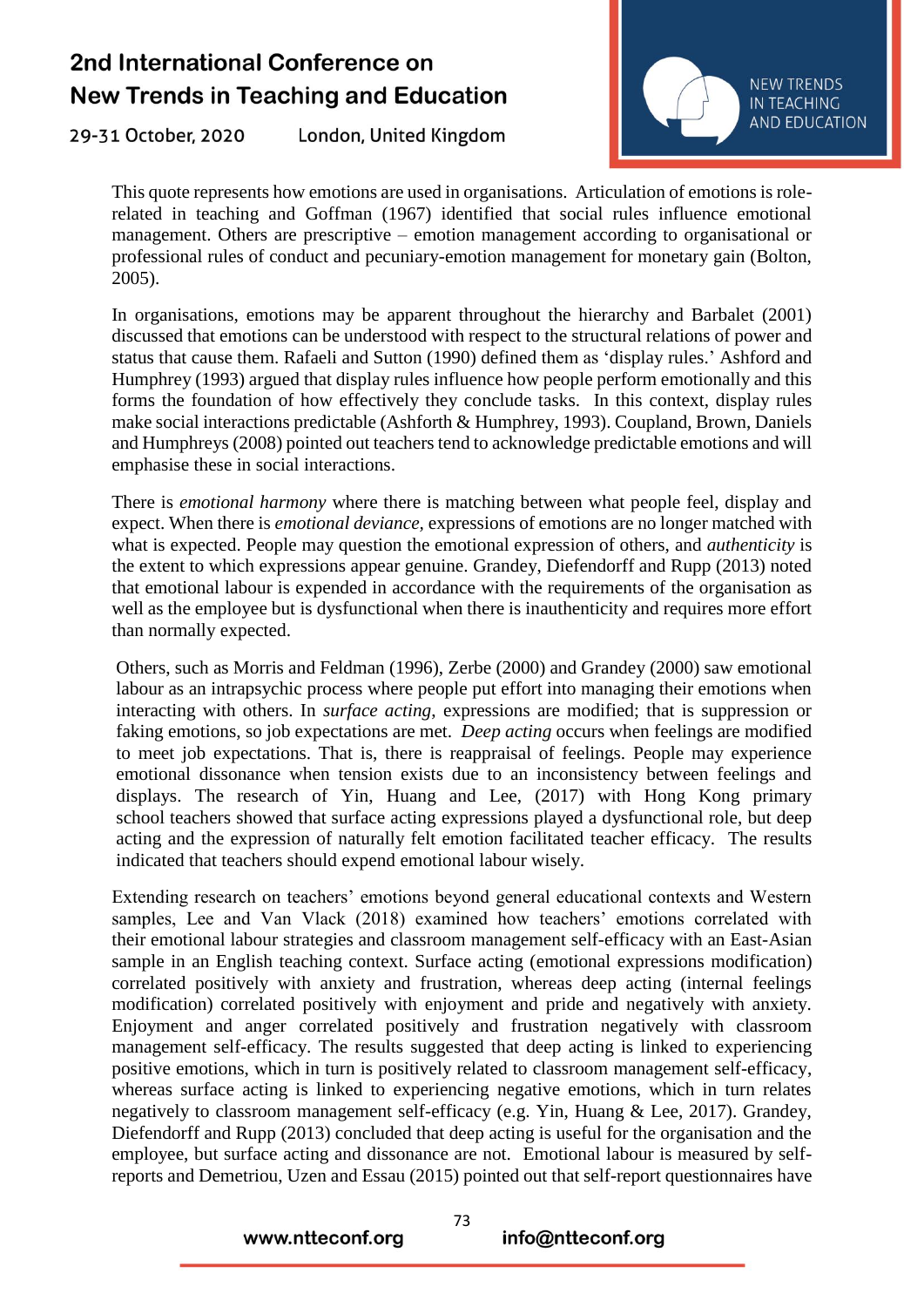29-31 October, 2020 London, United Kingdom



disadvantages because respondents may not be truthful when answering questions posed to them. There are therefore issues of reliability and validity in using self-reports to collect data. A more effective and efficient way was proposed by Brotheridge and Lee (2010) and that was to use scales to express levels of emotions, i.e. the Emotional Labour Scale. However, the link between emotional labour and burnout is less clear among FE teachers in the U.K.

#### **3.1 Emotional Labour and Burnout**

Based on numerous studies reported in various research papers, it is suggested that emotional labour is a correlate of burnout and occurs among teachers who suffer from stress. Zapf (2002) detailed how burnout is often experienced when emotional labour is combined with problems experienced in the employee's organisation. Symptoms of stress and burnout may be similar but significant distinctions should be made. Burisch (2006) for example, stated that stress can intensify burnout but is not the main cause of burnout. Although employees experience stress due to general workload etc., they may not experience burnout. That is, while stress produces urgent action and hyperactivity, burnout may result in helplessness.

A correlation related to burnout is student misbehaviour. Chang (2013) reported a study of 492 teachers. The study focused on episodic, unpleasant emotion resulting from student misbehaviour. This was positively correlated with emotional exhaustion, depersonalisation and reduced personal accomplishment. Burnout is for many, for example, Maslach and Jackson (1981) and Maslach (1993) a useful indicator of wellbeing. There is a process of development from the first stage of emotional exhaustion to feelings of lack of accomplishment. Allen, Diefendorff and Ma (2013) proposed a hypothetical model linking display rules and the burnout syndrome.

An argument of this paper is that emotions such as anger and fear play important roles in managing behaviour in teaching practice among FE and adult education and can in the longterm influence their levels of wellbeing. A measure of emotional labour helps the exploration of variables such as burnout (Mann, 1999). Mann discussed that a scale would permit individuals to monitor how they cope with emotional labour levels in a day and this may help them to reduce sources of stress. A conclusion and implication reached from Ekman's writings (1973) is that FE teachers will try to comply with college standards when they interact with students and use motional display rules. Also, employees who are part of a team or who believe they belong to a team may feel it necessary to display types of emotion.

The portrayal of emotions that are not felt create '*emotional dissonance'* (Hochschild, 2012). This state creates tension where there is a discrepancy between feelings and displays. However, it is believed that emotional labour may enhance the performance of employees (Briner, 1999) and in the context of this paper, student performances generally. Negative consequences resulting from emotional dissonance, hence emotional labour include general dissatisfaction, estrangement between self and true feelings (Hochschild, 2012), feelings of work overload (Wharton & Erickson, 1993), lack of work identity (Van Maanen & Kunder, 1989), and lack of openness with co-workers and burnout (Maslach & Jackson, 1981). This is generally discussed as syndromes of emotional exhaustion and cynicism that occurs frequently among individuals who have contact with people (Mann, 1999).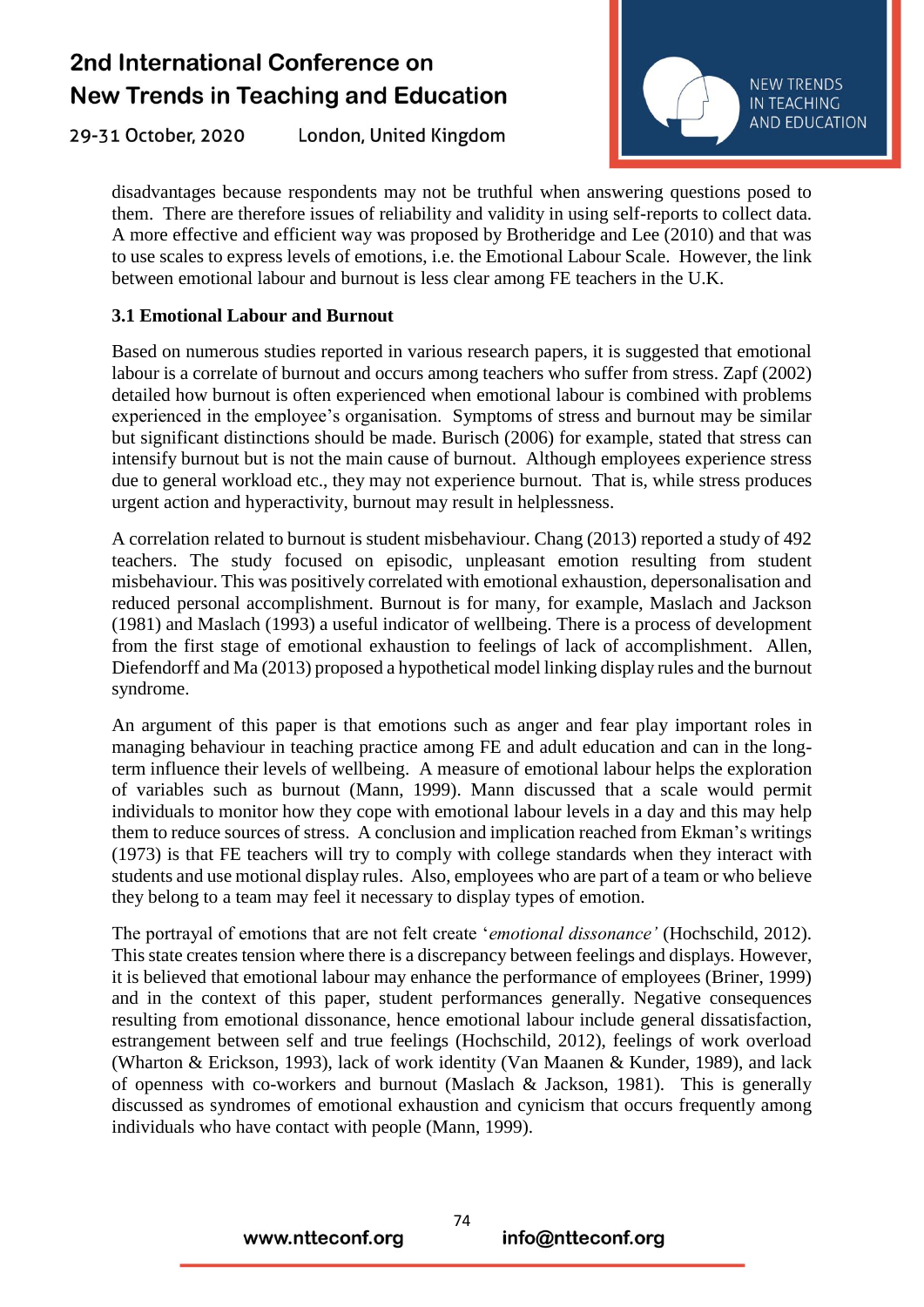29-31 October, 2020 London, United Kingdom



According to the conservation of resources theory (Buchwald & Hobfoll, 2004), burnout occurs when there are few resources over extended periods of time. For example, Shaufeli and Enzmann (1998) pointed out that high levels of job demand may contribute to reactions resulting from stress such as absenteeism and disability at work. As a result, employees will regulate their emotions, and this may induce stress caused by physiological arousal and stressors found in the job. Brotheridge and Grandey (2002), Brotheridge and Lee (2002) and Grandey (2000) revealed that the consequence is burnout. According to Schaufeli (2003) the caregiving service professionals are more likely to be at risk of burnout. The literature on emotional labour and burnout is therefore extensive covering customer service, teaching in primary and the secondary sector as well as the medical profession.

Ashforth and Humphrey (1993), like Hochschild (1983), identified that when employees do not show genuine expressions, emotional labour may have a negative impact and the employee will dissociate from their 'self'. Ashforth and Humphrey did not provide an explanation as to how this may occur. Nevertheless, Zapf (2002) suggested that surface acting reduces an employee's self-worth and self-efficacy. Bandura (1977) explained self-efficacy as an individual's belief in his/her capability to organise and execute a course of action needed to meet the demands of a situation. Such courses of action may involve modification of emotions, thoughts and behaviours which require cognitive effort and surface acting. This would produce emotional exhaustion and poor wellbeing (Yagil, 2012). Moreover, emotional dissonance over longer periods of time depletes resources and the result is burnout (Diefendorff & Gosserand, 2003; Grandey Fisk, Mattila, Jansen & Sideman,2005). Scott and Barnes (2011) associated surface acting with work withdrawal. Edwards (1991) also explained that regulating emotions at work may be the result of employees realising that the environment is a poor match. The individual may select other organisational settings to gain employment. That is, employees who work in jobs that require high levels of emotional labour may experience withdrawal behaviours (Cordes & Dougherty, 1993). Research generally showed that suppressing genuine emotions is linked to stress, resource depletion (Baumeister, Vohs & Tice, 2007) and burnout (Bono & Ilies, 2006).

Research investigations showed that most of the stress and burnout experienced by teachers arise from job demands; workloads, the extent to which teachers manage their time effectively and student behaviour (Rasheed-Karim, 2020). Current research extends these conclusions and addresses the nature of the link between stress, emotional labour and burnout in FE.

#### **4. Results**

The following details data collected from an online survey created using a Qualtrics template of the kinds of stressors teachers experience. Participants (N=61) were teachers from colleges in the U.K. Individual teachers could not be identified due to ethical concerns in research and they were not asked to divulge pseudonyms.

#### **4.1 Quotes from Teachers**

*Managemen*t: Dealing with management; too many tasks to deal with and continual difficulties; uninformed management; pressure from above to get better results from students working at a lower level.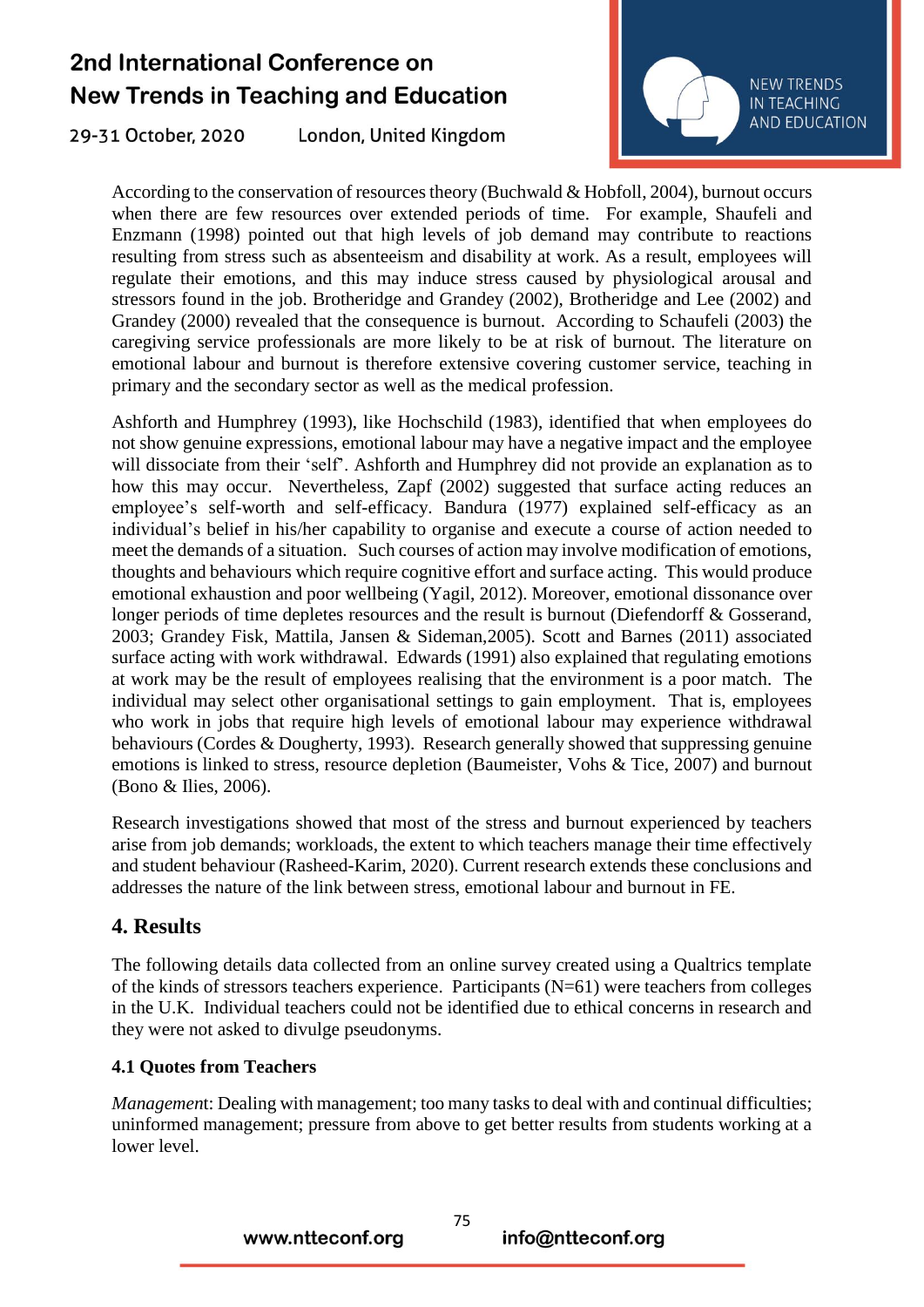29-31 October, 2020 London, United Kingdom



*Student Behaviour*: Lack of punctuality and respect; students' inability to communicate; too many students who behave badly; students who prohibit others from learning/achieve due to extreme behaviours.

*Workloads:* Management of workloads; covering sessions; marking and planning lessons; paperwork overloads.

*Administration/workloads and Pay:* Too much administrative work and much of this is duplicated; extra workloads are not covered by payment to teachers.

*Government Legislation/Policy/Code of Practice:* Marking and time limits imposed by hand backs; compulsory GCSE for all learners; pay and conditions and neo-liberal government who support this.

*Staffing*: Workloads arising from lack of staff.

*Role Conflict/role Ambiguity:* Conflicts in responsibilities or expectations; stress is experienced when receiving insufficient or vague instructions.

*Time Constraints*: Time management such as completing marking.

#### **4.2 Teachers' Emotional Labour Scale**

On a scale of 0 (never) to 5 (always) teachers were asked to rate how frequently they engage in behaviours with students, co-workers, supervisors/line managers and heads of departments on an average day at work. Between 3 and 4 indicates 'most of the time'. In terms of emotional display rules, participants were asked to respond to statements on a scale of 0 (strongly disagree) to 5 (strongly agree). The teachers engaged in naturally felt emotions, surface acting and deep acting. They tended not to hide or simulate emotions.

|           |  | Table 1: Cuker's (2009) Teachers' Emotional Labour Scale Statements, Mean Above Three: Occurrences and |  |
|-----------|--|--------------------------------------------------------------------------------------------------------|--|
| Frequency |  |                                                                                                        |  |

|    | <b>Statements</b>                                                  | Mean | Type <sub>1</sub>   |
|----|--------------------------------------------------------------------|------|---------------------|
| 28 | The emotions I show to my<br>students match the emotions I<br>feel | 3.11 | natural expressions |
| 28 | The emotions I express to<br>students are genuine                  | 3.64 | natural expressions |
| 28 | The emotions I show my students<br>come naturally                  | 3.46 | natural expressions |

Questions also asked teachers to rate on a scale of 1-5 how much they agree/disagree with statements with respect to their emotional display rules.

|    | <b>Statements</b>                                                                     | Mean | <b>Literature Review</b>        |
|----|---------------------------------------------------------------------------------------|------|---------------------------------|
| 27 | Part of my job is to make my<br>students feel satisfied with the<br>work I do         | 3.74 | Grandey (2003)                  |
| 27 | My place of work expects me to<br>act enthusiastic in my interaction<br>with students | 3.85 | Schaubroeck and Jones<br>(2000) |

76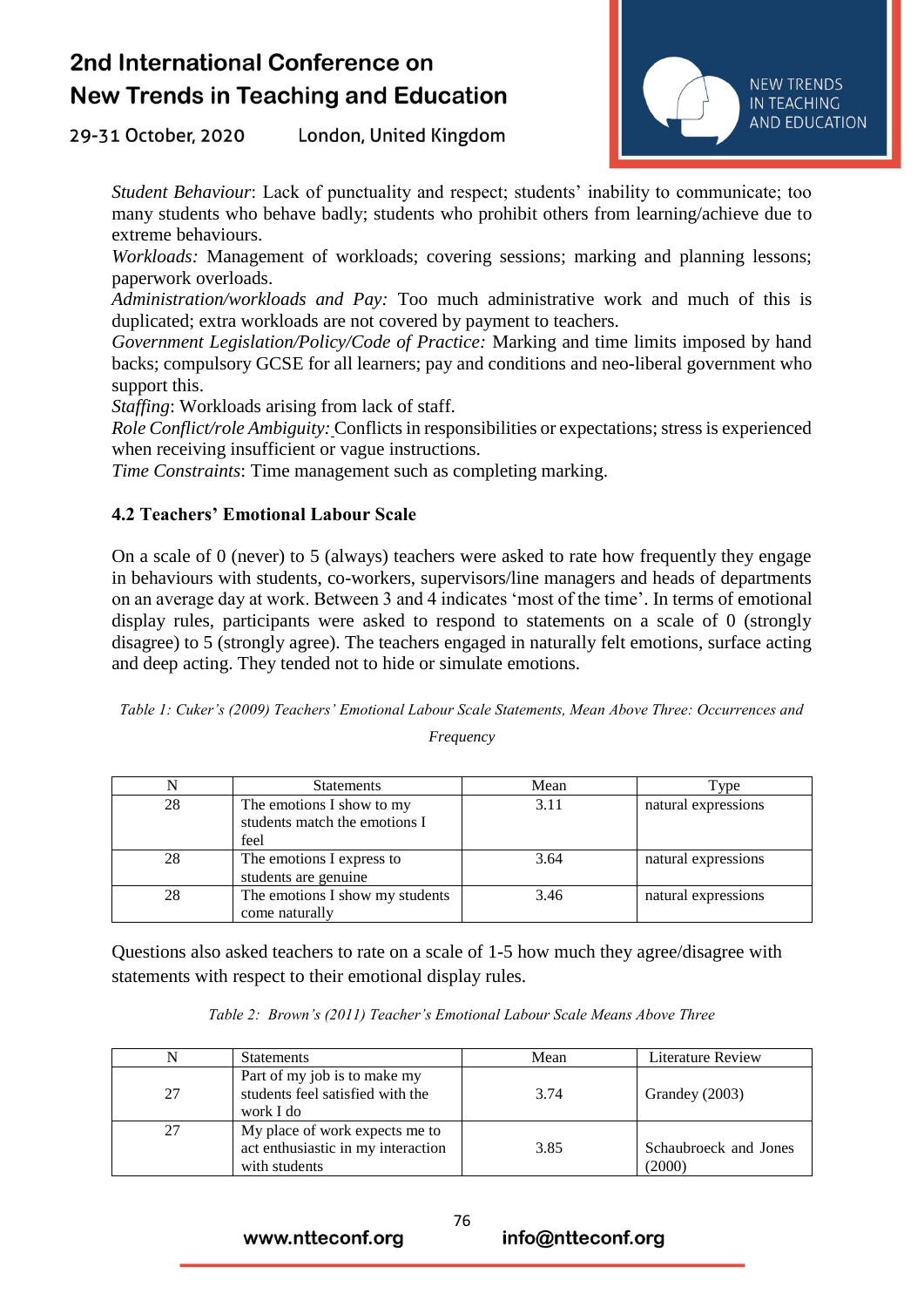29-31 October, 2020

London, United Kingdom



| 27 | I am expected to supress my bad<br>moods or negative reactions to<br>students | 3.19 | Grandey (2003) |
|----|-------------------------------------------------------------------------------|------|----------------|
| 27 | I know the emotional display<br>rules I am expected to display to<br>students | 3.56 | Grandey (2003) |

#### **4.3 Burnout Scale**

On a scale of 0 (never) to 6 (always), teachers were asked to rate the extent to which they experienced emotions, including frustration and exhilaration. They were also asked to rate the extent to which they agreed with statements about their working experiences. Teachers reported personal accomplishments, the ability to deal with emotional issues calmly and effectively as well as positively influencing students.

#### *Table 3: Burnout Scales for Teachers*

| N  | <b>Statements</b>                 | Mean | Type                |
|----|-----------------------------------|------|---------------------|
| 28 | I can easily understand how my    | 3.96 | Personal            |
|    | students feel about things        |      | Accomplishment (PA) |
| 28 | I deal very effectively with the  | 3.96 | <b>PA</b>           |
|    | problems of my students           |      |                     |
| 29 | I feel I'm positively influencing | 4.39 | PA                  |
|    | other people's lives through my   |      |                     |
|    | work                              |      |                     |
| 27 | I feel exhilarated after working  | 3.85 | <b>PA</b>           |
|    | closely with my students          |      |                     |
| 26 | I have accomplished many          | 4.04 | <b>PA</b>           |
|    | worthwhile things in this job     |      |                     |
| 27 | In my work, I deal with           | 4.00 | <b>PA</b>           |
|    | emotional problems very calmly    |      |                     |

The Qualtrics survey also gathered data of departments teachers worked in, their role types and hours worked. These are presented below.

Figure 1: Departments in Which Teachers Work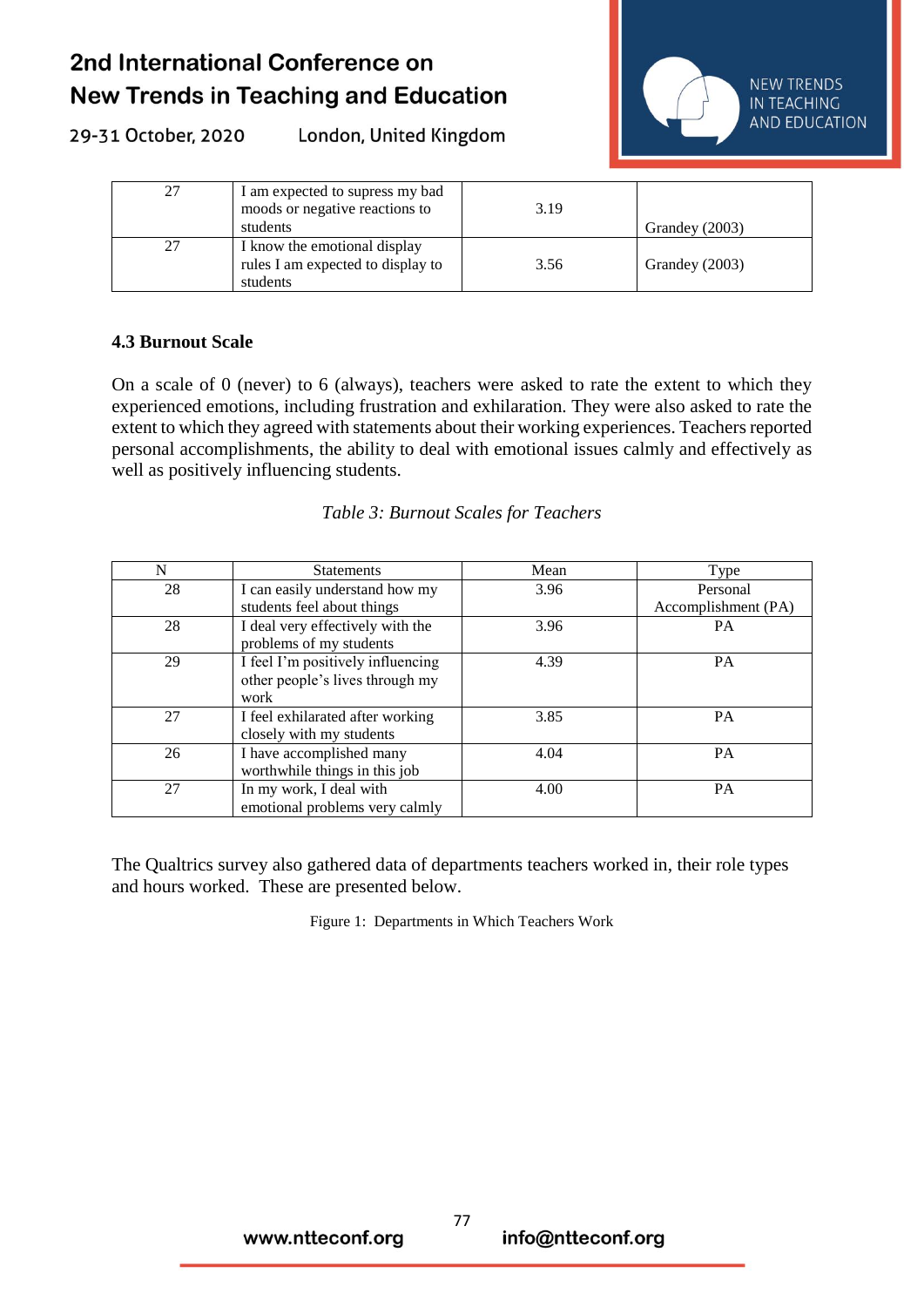29-31 October, 2020

London, United Kingdom





Figure 2: Teacher Roles

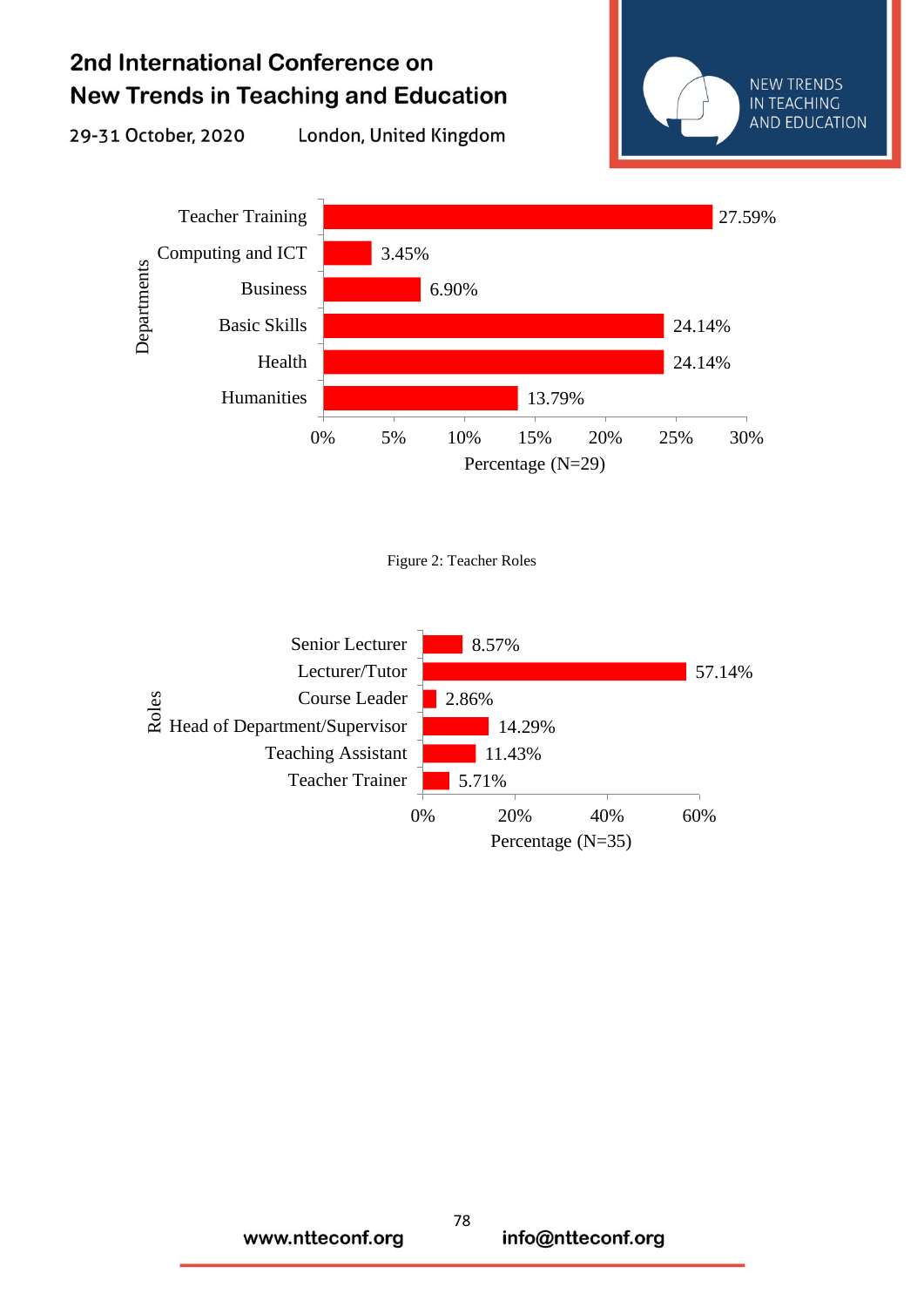29-31 October, 2020

London, United Kingdom



Figure 3: Working Hours of Teachers



#### **5.0 Conclusion**

The results show there is a link between stress, emotional labour and burnout. Teachers mainly experienced stress arising from management practices, student behaviours, workloads, pay scales, admirative tasks, government policy, codes of practice, staffing levels, role conflicts and time constraints. These stressors and therefore experienced stress by teachers can be engendered through the existing makeup of FE in the U.K. Nevertheless, teachers/lecturers and not in senior positions who work in specific job roles such as teaching basic skills, health courses and teaching certificates in education felt they had accomplished many worthwhile things in their job roles. This may be because teachers worked between 18-31 hours per week and so may have had the opportunity to impact students' lives and wellbeing.

Teachers used natural expressions understand their students' feelings and so could deal with their emotional problems. They thought that their job role expected them to show enthusiasm when interacting with students as this had a positive influence on the satisfaction levels of students. Further research may investigate how stress, emotional labour, and symptoms of burnout such as exhaustion felt by teachers help students achieve or feel more satisfied with their progress and wellbeing. Other research may focus on investigating the culture of FE organisations and the impact this may have on teachers' wellbeing.

#### **References**

[1] Allen, J. A., Diefendorff, J. M., & Ma, Y. (2014). Differences in Emotional Labour Across Cultures: A Comparison of Chinese and U.S. Service Workers. *Journal of Business and Psychology*, *29*(1), 21-35.

[2] Ashforth, B. & Humphrey, R. (1993). Emotional Labour in Service Roles: The influence of Identity. *Academy of Management Review*, *18*(1), 86-115.

[3] Bandura, A. (1977). Self-efficacy: toward a unifying theory of behavioural change. *Psychological Review*, *84*,191–21

[4] Barbalet, J. M. (2001) *Emotion, Social Theory and Social Structure - A Microsociological Approach*. Cambridge: Cambridge University Press.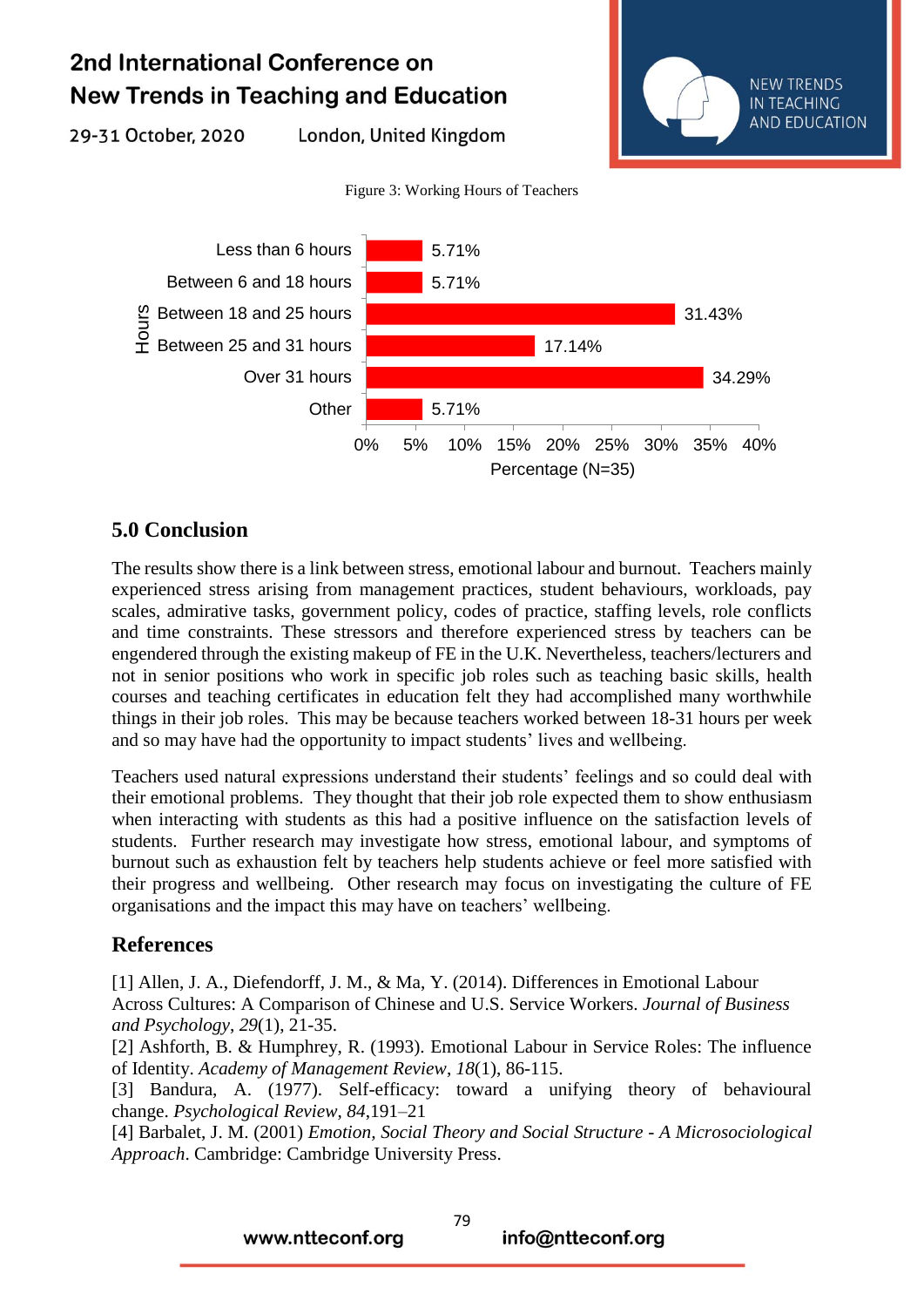29-31 October, 2020 London, United Kingdom



[5] Baumeister, R.F., Vohs, K.D. & Tice, D.M. (2007). The strength model of selfcontrol. *Current Directions in Psychological Science*, *16*, 351–355.

[6] Bolton, S.C. (2005) *Emotion Management in the Workplace*. Basingstoke, Hampshire: Palgrave Macmillan.

[7] Bono, J.E. & Ilies, R. (2006). Charisma, positive emotions and mood contagion. *The Leadership Quarterly*, *17*(4), 317-334.

[8] Briner, R.B. (1999). The neglect and importance of emotion at work. *European Journal of Work and Organisational Psychology*, *8* (3), 323-346.

[9] Brotheridge, C. M. & Lee, R.T. (2010). Development and validation of the Emotional Labour Scale. *Journal of Occupational and Organisational Psychology*, *76*(3), 365-379.

[10] Brotheridge, C.M. & Grandey, A.A (2002). Emotional labour and burnout: comparing two perspectives of "people work". *Journal of Vocational Behaviour*, *60*, 17–39.

[11] Brotheridge, C.M. & Lee, R.T. (2002) Testing a conservation of resources model of the dynamics of emotional labour. *Journal of Occupational Health Psychology*, *7*, 57–67.

[12] Brown, E. (2011). Emotion Matters: Exploring the Emotional Labour of teaching. Doctor of Philosophy. University of Pittsburgh, USA.

[13] Buchwald, P. & Hobfoll, S.E. (2004). Burnout in the conservation of resources theory. *Psychologie in Erziehung und Unterricht* (PEU), 51(4), 247-257.

[14] Burisch, M. (2006). *Das Burnout-Syndrom: Theorie der inneren Erschöpfung [The Burnout- Syndrome: A Theory of inner Exhaustion*]. Heidelberg: Medizin Verlag: Springer.

[15] Chang, M. L. (2013). Toward a theoretical model to understand teacher emotions and teacher burnout in the context of student misbehaviour: Appraisal, regulation and coping. *Motivation and Emotion*, *37*, 799–817.

[16] Cordes, C.L. & Dougherty, T.W. (1993). A review and an integration of research on job burnout. *The Academy of Management Review*, *18*(4), 621-656.

[17] Corlett, E.N. & J. Richardson, J. (Eds.), *Stress, Work Design and Productivity*. Chichester: Wiley & Sons.

[18] Coupland, C., Brown, A.D., Daniels, K. & Humphreys, M. (2008). Saying it with feeling: Analysing speak-able emotions. *Human Relations*, *61*(3), 327-353.

[19] Cox, T. & Mackay, C.J. (1981). A Transactional approach to occupational stress. In E.N. [20] Cox, T., & Ferguson, E. (1991). Individual differences, stress and coping. In C. L. Cooper & R. Payne (Eds.), *Wiley series on studies in occupational stress. Personality and stress: Individual differences in the stress process* (pp. 7–30). Hoboken, NJ: John Wiley & Sons,

[21] Cuker, C. (2009). The development of the teacher emotional labour scale (TELS): validity and reliability. *Educational Sciences*: *Theory and Practice*, *9*(2), 559-574.

[22] Demetriou, C., Uzun B.O., & Essau, C.A. (2015). *The Encyclopaedia of Clinical Psychology* (1<sup>st</sup> ed.). Edited by Robin L. Cautin and Scott O. Lilienfeld. New York: John Wiley & Sons.

[23] Diefendorff, J. M. & Gosserand, R. H. (2003). Understanding the emotional labour process: A control theory perspective. Journal of Organizational Behaviour, 24, 945–959.

[24] Edwards, J. R. (1991). Person-job fit: A conceptual integration, literature review, and methodological critique. In C. L. Cooper & I. T. Robertson (Eds.), *International review of industrial and organizational psychology. International review of industrial and organisational psychology,* (Vol. 6, pp. 283-357. Oxford, England: John Wiley and Sons.

[25] Ekman, P. (1973). Strong evidence for universals in facial expressions: a reply to Russell's mistaken critique. *Psychological Bulletin*, *115*, 268-287

www.ntteconf.org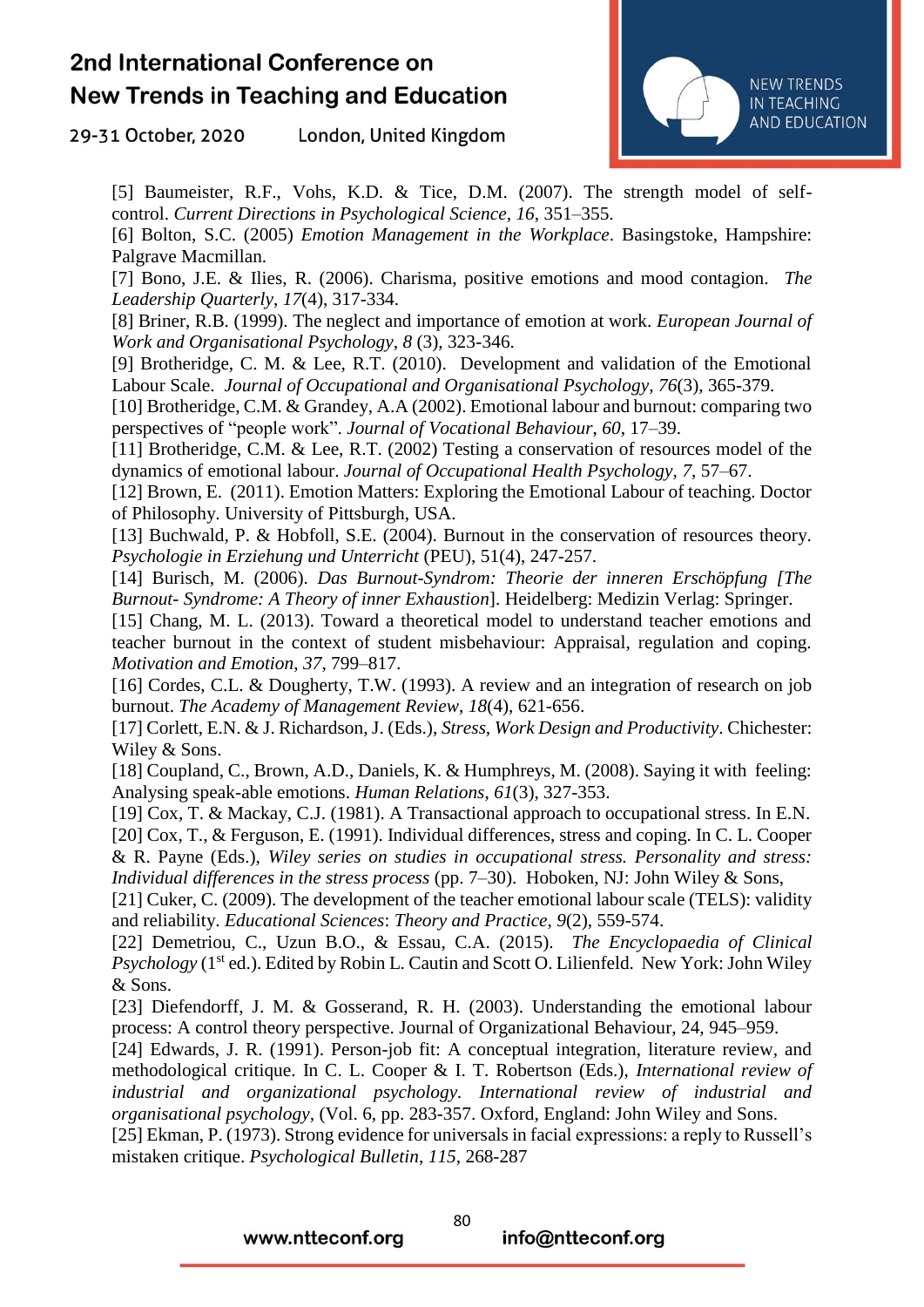29-31 October, 2020 London, United Kingdom



[26] Goffman, E. (1967). *Interaction Ritual: Essays on Face-to-Face Behaviour*. Garden City, New York: Anchor.

[27] Grandey, A. (2000). Emotion regulation in the workplace: A new way to conceptualize emotional labour. *Journal of Occupational Health Psychology*, *5*(1), 95-110.

[28] Grandey, A. A. (2003). When "the show must go on": Surface acting and deep acting as determinants of emotional exhaustion and peer-rated service delivery. *Academy of Management Journal*, *46*, 86–96.

[29] Grandey, A. A., Fisk, G. M., Mattila, A. S., Jansen, K. J., & Sideman, L. A. (2005). Is 'service with a smile' enough? Authenticity of positive displays during service

encounters. *Organisational Behaviour and Human Decision Processes, 96*(1), 38-55.

[30] Grandey, A.A. Diefendorff , J.M. & Rupp , D.E. (2013). *Emotional Labour in the 21st Century: Diverse Perspectives on Emotional Regulation at Work*. East Sussex, England: Routledge.

[31] Hochschild, A.R. (1983) *The Managed Heart: Commercialisation of Human Feeling Berkeley,* University of California Press.

[32] Hochschild, A.R. (2012) (3rd Ed.). *The Managed Heart: Commercialisation of Human Feeling*. Oakland: University of California Press.

[33] Karim, W., Watts, M. & Toplis, R. (2011). *Preliminary investigations of primary pre*service teachers' professional problem-solving styles. 16<sup>th</sup> Annual Conference of Education, Learning styles and Individual differences Network. University of Antwerp, Belgium

[34] Lazarus, R. S. (1999). *Stress and Emotion: A New Synthesis*. New York: Springer:

[35] Lazarus, R. S., & Folkman, S. (1984). *Stress, appraisal, and coping*. New York: Springer.

[36] Lazarus, R.S., & Lazarus, B.N. (1994). *Passion and reason: Making sense of our emotion.* New York. Springer.

[37] Lee, M. & Van Vlack, S. (2018). Teachers' emotional labour, discrete emotions and classroom management self-efficacy. *Educational Psychology*, *38*(5), 669-686.

[38] Levi, L. (1987). Fitting work to human capacities and needs. In Katme et al. (Eds.). *Improvement in contents and organisation of work: Psychological factors at work.*

[39] Mann, S. (1999). Emotion at work: To what extent are we expressing, suppressing, or faking It? *European Journal of Work and Organisational Psychology*, *8*(3), 347-369.

[40] Maslach, C. & Jackson, S.E. (1981). The measurement of experienced burnout. *Journal of Occupational Behaviour*, *2*, 99–113.

[41] Maslach, C. (1993). Burnout: A multidimensional perspective. In W.B. Schaufeli, C. Maslach, and T. Marek (Eds.), *Professional Burnout: Recent Developments in Theory and Research* (pp. 19-32). Washington, DC Taylor and Francis.

[42] McEwan, B.S. (2006). Protective and damaging effects of stress mediators: central role of the brain. *Dialogues Clinical Neuroscience*, *8*(4), 367-381.

[43] Morris, J.A. & Feldman, D.C. (1996). The dimensions, antecedents and consequences of emotional labour. *Academy of Management Review*, *21*, 986-1010.

[44] Othman, A.K. (2011). "Emotional Intelligence and Employees' Innovator Role: The Moderating Effect of Service Types", *Asian Social Science*, *7*(10), 151-160.

[45] Parkes, K.R. (1984). Locus of control, cognitive appraisal, and coping in stressful episodes. *Journal of Personality and Social Psychology*, *46*(3), 655.

[46] Rafaeli, A., & Sutton, R. I. (1990). Busy stores and demanding customers: How do they affect the display of positive emotion? *Academy of Management Journal*, *33*(3), 623-637.

www.ntteconf.org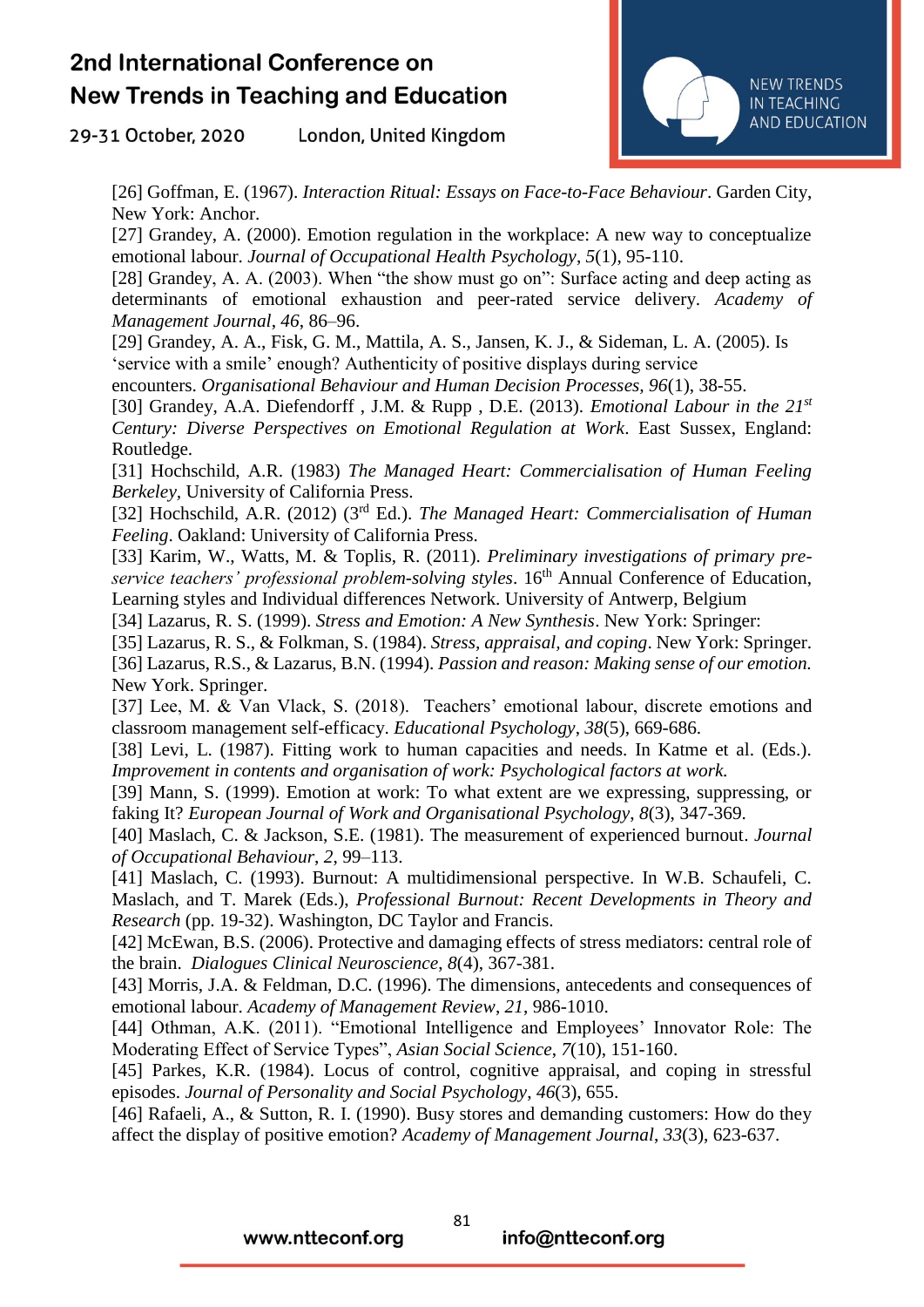29-31 October, 2020 London, United Kingdom



[47] Rasheed-Karim, W**.** (2020). *The Effect of Stressful Factors, Locus of Control and Age on Emotional Labour and Burnout among Further and Adult Education Teachers in the U.K.* 2<sup>nd</sup> International Conference in Education, St. Anne's College, Oxford University, UK.

[48] Ross, R. & Altmaier, E. (1994). *Intervention in occupational stress*. CA: Thousand Oaks. [49] Schaubroeck, J. & Jones, J.R. (2000) Antecedents of workplace emotional labour dimensions and moderators of their effects on physical symptoms. *Journal of Organizational Behaviour, 21*(2): 163-183.

[50] Schaufeli, W.B. (2003). Past performance and future perspectives of burnout research. *Journal of Industrial Psychology*, *29*(4), 1–15.

[51] Scott, B.& Barnes, C.M. (2011) A multilevel field investigation of emotional labour, affect,work withdrawal, and gender. *The Academy of Management Journal*, *54*, 116–136.

[52] Shaufeli, W. & Enzmann, D. (1998). *The Burnout Companion to Study and Research. A Critical Analysis*. London: Taylor & Francis.

[53] Smith, H.W. (2002). The dynamics of Japanese and American interpersonal events: Behavioural settings versus personality traits. *Journal of Mathematical Sociology*, *109*, 1137- 1176.

[54] Spector, P.E. (2003). *Industrial and Organisational Psychology: Research and Practice* 3rd ed.). New York: John Wiley & Sons.

[55] Stokes, A. & Kite, K. (1994). *Flight Stress: Stress, Fatigue and Performance in Aviation*. (pp. 31-45). Farnham, U.K.: Ashgate.

[56] Sulsky, L. & Smith, C. (2005). *Work Stress*. Belmont, CA: Thomson Wadsworth

[57] Sutherland, V. & Cooper, C.L. (1990). *Understanding Stress, A Psychological Perspective for Health Professionals.* London: Chapman and Hall Publishing.

[58] Teigen, K.H. (1994). Yerkes-Dodson: A law for all seasons. *Theory and Psychology*, 4,525-47.

[59] Terkel, S. (1972). *Working: People Talk About What They Do All Day and How They Feel About What They Do,* (pp. 247). New York: The New Press.

[60] Thom, T. (2002). The Air Pilots Manual: Human Factors and Pilot Performance: Safety, First Aid and Survival. (Air Pilot's Manual Series, 3rd Ed.) Ramsbury, U.K.: Airlife Publishing Ltd.

[61] Tooby, J., & Cosmides, L. (2008). The Evolutionary Psychology of the Emotions and their Relationship to Internal Regulatory Variables. In M. Lewis, J. M. Haviland-Jones, & L. F. Barrett (Eds.), *Handbook of Emotions* (3rd Ed., pp. 114–137). New York: The Guilford Press. [62] Van Maanen, J. & Kunder, G. (1989). "Real feelings". Emotional Expression and Organisational Culture. In L.L Cummings and B.M. Straw (Eds.), *Research in Organisational Behaviour,* (Vol. 11). Greenwich, CT. JAI Press.

[63] Wallace, S. (2007). *Managing behaviour in the lifelong sector*. London: Sage.

[64] Wharton, A.S. & Erickson, R.J. (1993). The consequences of caring: Exploring the links between women's job and family emotion work. *The Sociological Quarterly*, *36*(2), 273-296.

[65] Wickens, C.D. & Holland, J.G. (2000). *Engineering Psychology and Human Performance*. NJ: Prentice-Hall Inc., 480-492.

[66] Wrisberg, C.A. (1994). The arousal-performance relationship. *American Academy of Kinesiology and Physical Education, 46*, 60-77.

[67] Yagil, D. (2012). The mediating role of engagement and burnout in the relationship between employees' emotion regulation strategies and customer outcomes. *European Journal of Work and Organisational Psychology*, *21*(1), 150-168.

www.ntteconf.org